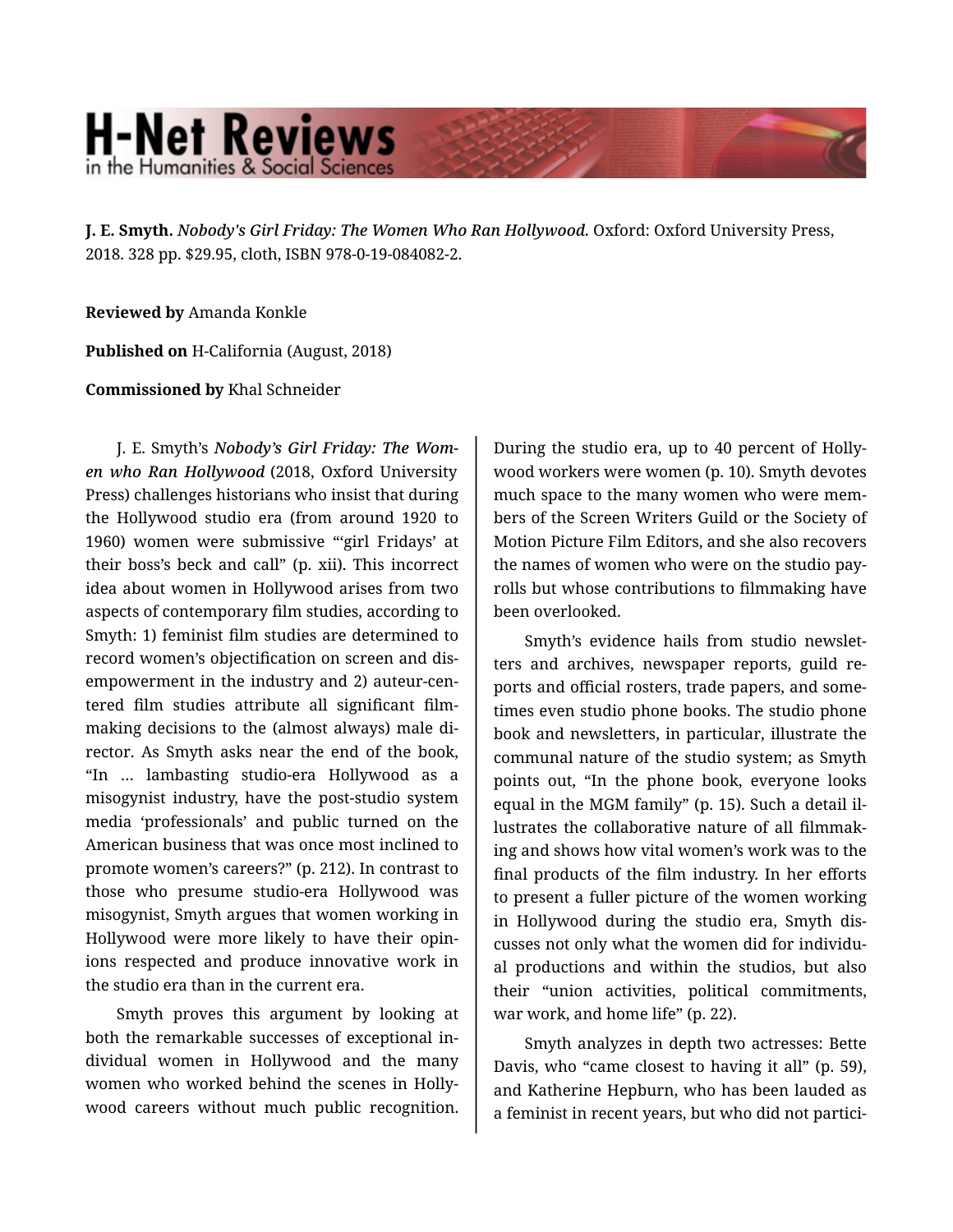pate in the community of women the book out‐ lines. Smyth points out that Davis worked as a "team player" both within and beyond the Warn‐ er Bros. studio: "As president of the Academy of Motion Picture Arts and Sciences, president of the Hollywood Canteen, and public Democrat, she built networks of working women inside Holly‐ wood and inspired her female fans to develop their independent political voice and faith in equal rights" (p. 28). In contrast, Hepburn dis‐ tanced herself from fans and "compromise[d] her political principles for her job" (p. 230). Thus, the actress we today associate with studio-era femi‐ nism, Smyth argues, is a weak example of it.

Smyth also examines the lives of little-known Hollywood heavyweights Mary C. McCall, threeterm president of the Screen Writers Guild, and prominent film editor Barbara McLean. McCall championed the union contract for screenwriters and pushed studios to uphold its terms during World War II. McLean and the other film editors of the period possessed similar power and influ‐ ence. They suggested shots to the directors, and, Smyth argues, were at least partly responsible for their respective studios' "house styles" (p. 159). Smyth also examines the careers of two designers: Edith Head, who "claimed the limelight and built an empire for herself at Paramount, paradoxically stressing her connection with the average wom‐ an," and Dorothy Jeakins, who "remained an inde‐ pendent, experimental, and intellectual designer, embracing realism of the period design rather than the temptations for display and glamour" (p. 208).

In addition to examining the careers of prom‐ inent individual women in detail, Smyth includes chapters examining the careers of lesser-known women who worked behind the scenes in Holly‐ wood "as executive secretaries, assistant to the vice president in charge of production, heads of scenario, heads of research, independent publi‐ cists, technical advisors, readers, screenwriters, and agents" (p. 63). Smyth demonstrates that

these women were vital to the studio heads who received the credit for calling the shots; for exam‐ ple, she argues that Dorothy Hechtlinger was largely responsible for Twentieth Century-Fox stu‐ dio head Darryl F. Zanuck's distinctive voice in production memos because, as his secretary, she recorded and edited them (p. 68). Smyth also ex‐ amines prominent female producers of the peri‐ od, including Constance Bennett, Joan Harrison, and Virginia Van Upp.

Many of the chapters effectively trace the un‐ expected reversal of women's fortunes in Holly‐ wood, demonstrating how the power and prestige women had in the 1930s and 1940s was abruptly reversed in the 1950s. This narrative allows Smyth to explore women's changing political affil‐ iations, as well as the effects of the blacklist and the general cultural pressures for men to return to work and women to return home in the post‐ war era.

Smyth's work is a historical account, and as such it enumerates forgotten facts and the names of significant women without analyzing the films on which these women worked. The book there‐ fore serves as an excellent foundation for re‐ searchers to build upon as they analyze the spe‐ cific contributions the women Smyth introduces here made to individual films.

The book at times suffers from the author's familiarity with the subject; films are often intro‐ duced by name only after the author has been dis‐ cussing them for a paragraph or two. For those very familiar with classical Hollywood films, this will not be a problem, and, overall, Smyth's book presents a fascinating untold story, focused not on Hollywood stars but on the women behind the scenes who have remained unnamed for too long.

2